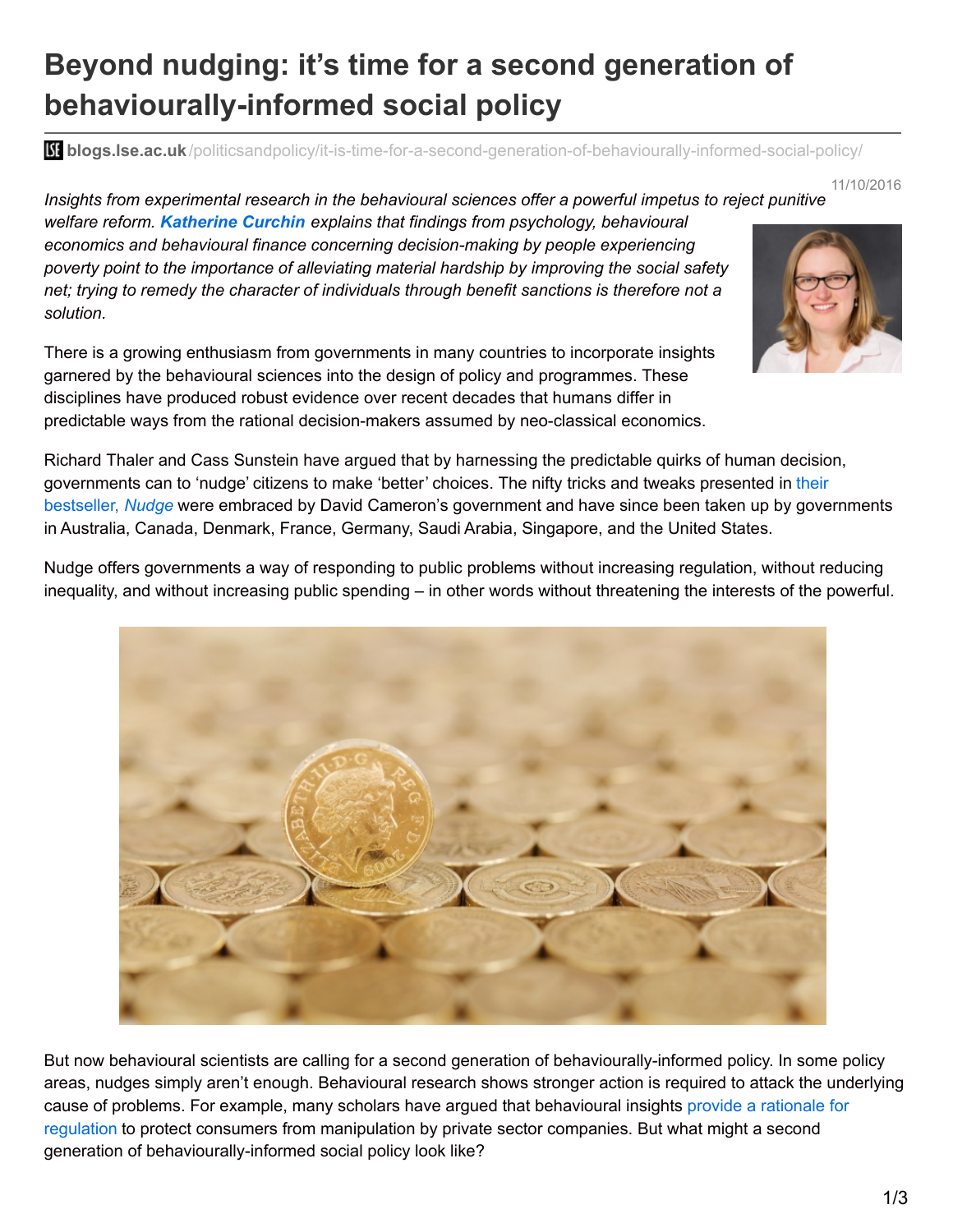Behavioural insights could provide a justification to change the trajectory of income support policy. Since the 1990s policy attention has focused on the moral character of benefits recipients. Inspired by Lawrence Mead's paternalist philosophy, [governments](https://www.brookings.edu/book/the-new-paternalism/) have tried to increase the resolve of the unemployed to work their way out of poverty. More and more behavioural requirements have been attached to benefits to motivate people to fulfil their obligations to society.

But behavioural research now suggests that these harsh policies are misguided. Behavioural science supports the idea that people often make poor decisions and do things which are not in their long term interests. But the weakness of individuals' moral constitution isn't so much the problem as the unequal distribution of opportunities in society. There are circumstances in which humans are unlikely to flourish no matter how motivated they are.

Normal human psychological limitations – our limited cognitive capacity, limited attention and limited self-control – interact with environment to produce the behaviour that advocates of harsh welfare regimes attribute to permissive welfare. In their book *[Scarcity](http://us.macmillan.com/scarcity/sendhilmullainathan)*, Sendhil Mullainathan and Eldar Shafir argue that the experience of deprivation creates a mindset that makes it harder to process information, pay attention, make good decisions, plan for the future, and resist temptations.

Importantly, behavioural scientists have demonstrated that this mindset can be temporarily created in the laboratory by placing subjects in artificial situations which induce the feeling of not having enough. As a consequence, experimental subjects from middle-class backgrounds suddenly display the short-term thinking and irrational decision making often attributed to a culture of poverty.

Tying inadequate income support to a list of behavioural conditions will most punish those who are suffering most. Empirical studies of welfare [conditionality](https://www.jrf.org.uk/report/welfare-sanctions-and-conditionality-uk) have found that benefit claimants often do not comprehend the complicated rules that apply to them. Some are being punished for lack of understanding rather than deliberate noncompliance.

Behavioural insights can be used to mount a case for a more generous, less punitive approach to income support. The starting point is to acknowledge that some of Mead's psychological assumptions have turned out to be wrong. The nature of the cognitive machinery humans share imposes limits on how self-disciplined and conscientious we can reasonably expect people living in adverse circumstances to be. We have placed too much emphasis on personal responsibility in recent decades. Why should people internalize the consequences of their behaviour when this behaviour is to a large extent the product of their environment?

Thus far, the behavioural sciences' usefulness as an intellectual weapon against punitive welfare reform has been overlooked. This is partly due to under-appreciation of the considerable contrast between the libertarian paternalism advocated by some behavioural scientists, which provides a rationale for governments to nudge citizens, and Mead's brand of paternalism, which emphasises the personal responsibility of the poor for their circumstances. More importantly the disproportionate attention given to nudge has inhibited recognition that the behavioural research on poverty can be used to argue for more ambitious policy approaches which seek to transform behaviour in more ethical ways.

Note: the above draws on the author's [published](https://www.cambridge.org/core/services/aop-cambridge-core/content/view/304A1A9AAD7C122AFD51AFF393EB3D68/S0047279416000672a.pdf/using-behavioural-insights-to-argue-for-a-stronger-social-safety-net-beyond-libertarian-paternalism.pdf) work in the *Journal of Social Policy*.

## **About the Author**

 $\overline{\phantom{a}}$